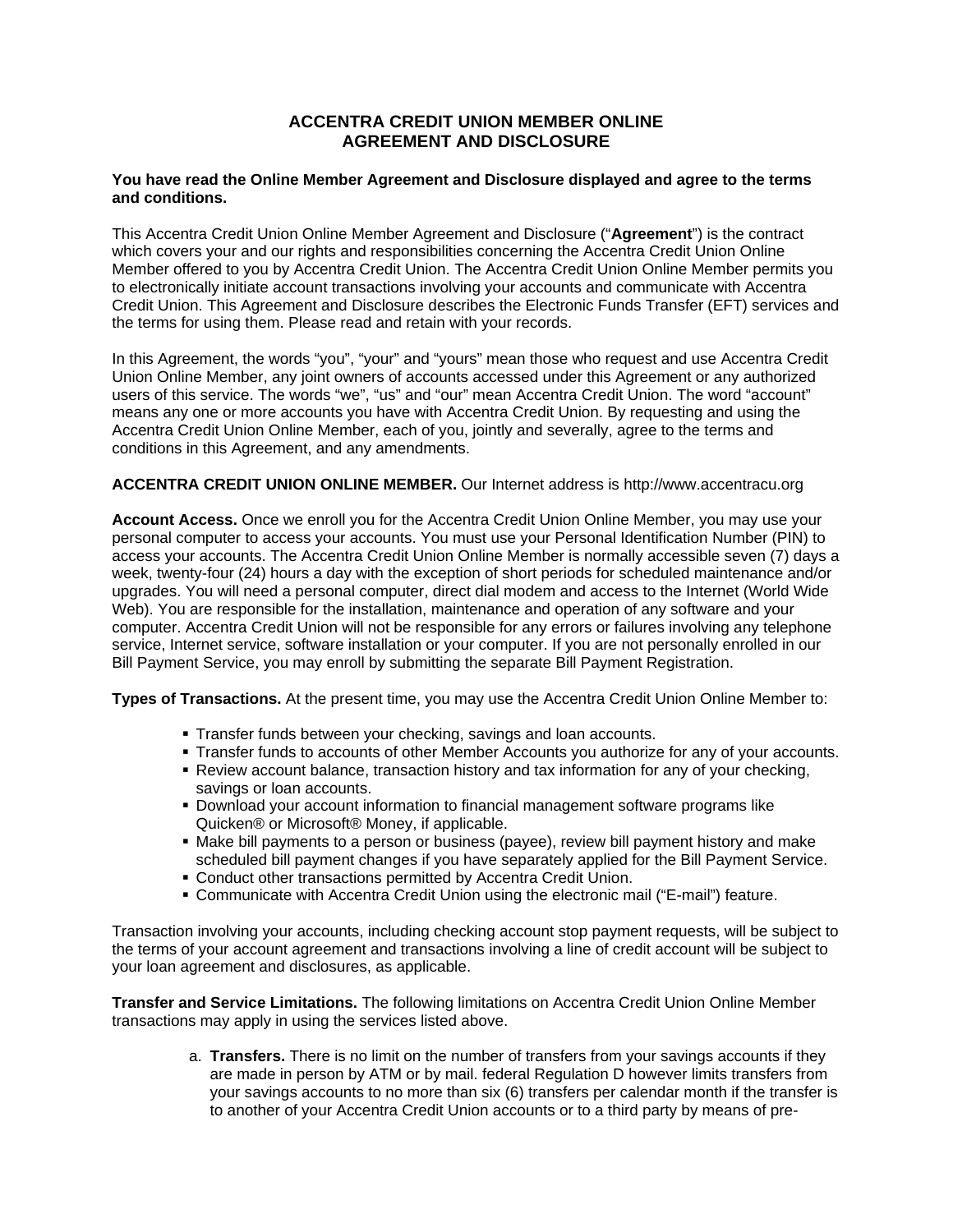authorized, automatic, telephone, POS transaction, or internet instruction. You may transfer or withdraw up to the available balance in your account or up to the available credit limit on a line of credit at the time of the transfer, except as limited under this Agreement or your Account or Loan Agreements. Accentra Credit Union reserves the right to refuse any transaction that would draw upon insufficient or unavailable funds, lower an account below a required balance, or otherwise require us to increase our required reserve on the account.

- b. **Account Information.** The account balance and transaction history information may be limited to recent account information involving your accounts. Also, the availability of funds for transfer or withdrawal may be limited due to our Funds Availability Policy.
- **c. E-Mail.** Accentra Credit Union may not immediately receive E-mail communications that you send and Accentra Credit Union will not take action based on E-mail requests until Accentra Credit Union actually receives your message and has a reasonable opportunity to act. If you need to contact Accentra Credit Union immediately regarding an unauthorized transaction or stop payment request, you may call Accentra Credit Union at the telephone number set forth in the Liability for Unauthorized Access section.

# **Accentra Credit Union Bill Payment**

**Costs.** There are no monthly or item costs associated for our bill payment service. You are responsible for any internet service fees that may be assessed by your telephone and/or internet service provider.

**Access.** To access the Electronic Bill Payment Service, you must log onto our website and access Electronic Bill Payment Service by clicking the bill payment manager button.

### **TERMS AND CONDITIONS OF THE BILL PAYMENT SERVICE**

#### **SERVICE DEFINITIONS**

"Service" means the Bill Payment Service offered by Accentra Credit Union, through CheckFree Services Corporation.

"Agreement" means these Terms and Conditions of the bill payment service.

"Payee" is the person or entity to which you wish a bill payment to be directed or is the person or entity from which you receive electronic bills, as the case may be.

"Payment Instruction" is the information provided by you to the Service for a bill payment to be made to the Payee (such as, but not limited to, Payee name, Payee account number, and Scheduled Payment Date).

"Payment Account" is the checking account from which bill payments will be debited.

"Billing Account" is the checking account from which all Service fees will be automatically debited.

"Business Day" is every Monday through Friday, excluding Federal Reserve holidays.

"Scheduled Payment Date" is the day you want your Payee to receive your bill payment and is also the day your Payment Account will be debited, unless the Scheduled Payment Date falls on a non-Business Day in which case it will be considered to be the previous Business Day.

"Due Date" is the date reflected on your Payee statement for which the payment is due. It is not the late date or grace period.

"Scheduled Payment" is a payment that has been scheduled through the Service but has not begun processing.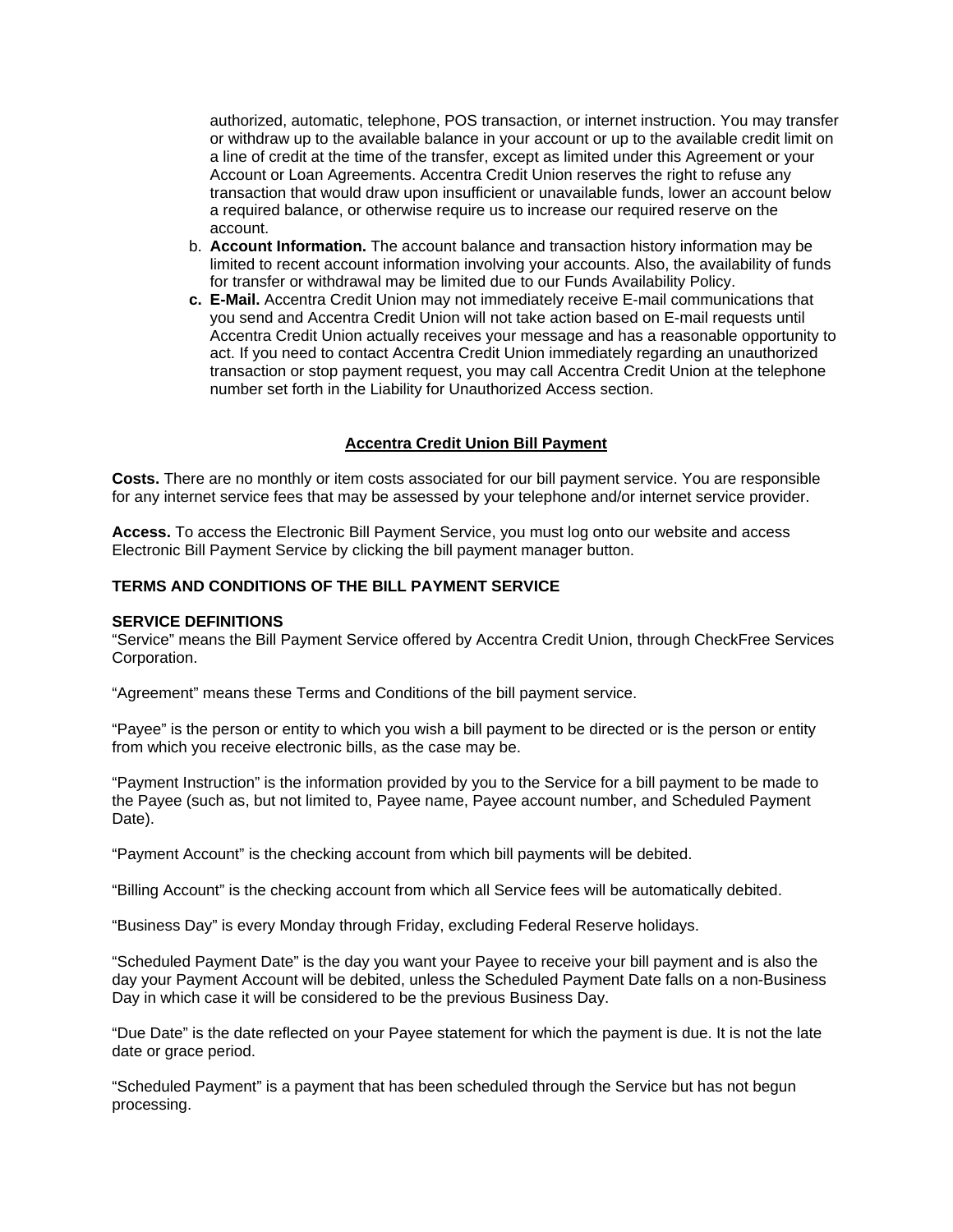### **PAYMENT SCHEDULING**

Transactions being processing four (4) Business Days prior to your Scheduled Payment Date. Therefore, the application will not permit you to select a Scheduled Payment Date less than four (4) Business Days from the current date. When scheduling payments you must select a Scheduled Payment Date that is no later than the actual Due Date reflected on your Payee statement unless the Due Date falls on a non-Business Day. If the actual Due Date falls on a non-Business Day. If the actual Due Date falls on a non-Business Day, you must select a Scheduled Payment Date that is at least one (1) Business Day before the actual Due Date. Scheduled Payment Dates should be prior to any late date or grace period.

# **THE SERVICE GUARANTEE**

Due to circumstances beyond the control of the Service, particularly delays in handling and posting payments by Payees or financial institutions, some transactions may take longer to be credited to your account. The Service will bear responsibility for any late payment related charges up to \$50.00 should a payment post after its Due Date as long as the payment was scheduled in accordance with the guidelines described under "Payment Scheduling" in this Agreement.

# **PAYMENT AUTHORIZATION AND PAYMENT REMITTANCE**

By providing the Service with names and account information of Payees to whom you wish to direct payments, you authorize the Service to follow the Payment Instructions that it receives through the payment system. In order to process payments more efficiently and effectively, the Service may edit or alter payment data or data formats in accordance with Payee directives.

When the Service receives a Payment Instruction, you authorize the Service to debit your Payment Account and remit funds on your behalf so that the funds arrive as close as reasonably possible to the Scheduled Payment Date designated by you. You also authorize the Service to credit your Payment Account for payments returned to the Service by the United States Postal Service or Payee, or payments remitted to you on behalf of another authorized user of the Service.

The Service will use its best efforts to make all your payments properly. However, the Service shall incur no liability and any Service Guarantee shall be void if the Service is unable to complete any payments initiated by you because of the existence of any one or more of the following circumstances:

- 1. If, through no fault of the Service, your Payment Account does not contain sufficient funds to complete the transaction or the transaction would exceed the credit limit of your overdraft account;
- 2. The payment processing center is not working properly and you know or have been advised by the Service about the malfunction before you execute the transaction;
- 3. You have not provided the Service with the correct Payment Account information, or the correct name, address, phone number, or account information for the Payee; and/or,
- 4. Circumstances beyond control of the Service (such as, but not limited to, fire, flood, or interference from an outside force) prevent the proper execution of the transaction and the Service has taken reasonable precautions to avoid those circumstances.

Provided none of the foregoing exceptions are applicable, if the Service causes an incorrect amount of funds to be removed from your Payment Account or causes funds from your Payment Account to be directed to a Payee which does not comply with your Payment Instructions, the Service shall be responsible for returning the improperly transferred funds to your Payment Account, and for directing to the proper Payee any previously misdirected transactions, and, if applicable, for any late payment related charges.

#### **PAYMENT METHODS**

The Service reserves the right to select the method in which to remit funds on your behalf to your Payee. These payment methods may include, but may not be limited to, an electronic payment, an electronic to check payment, or a laser draft payment.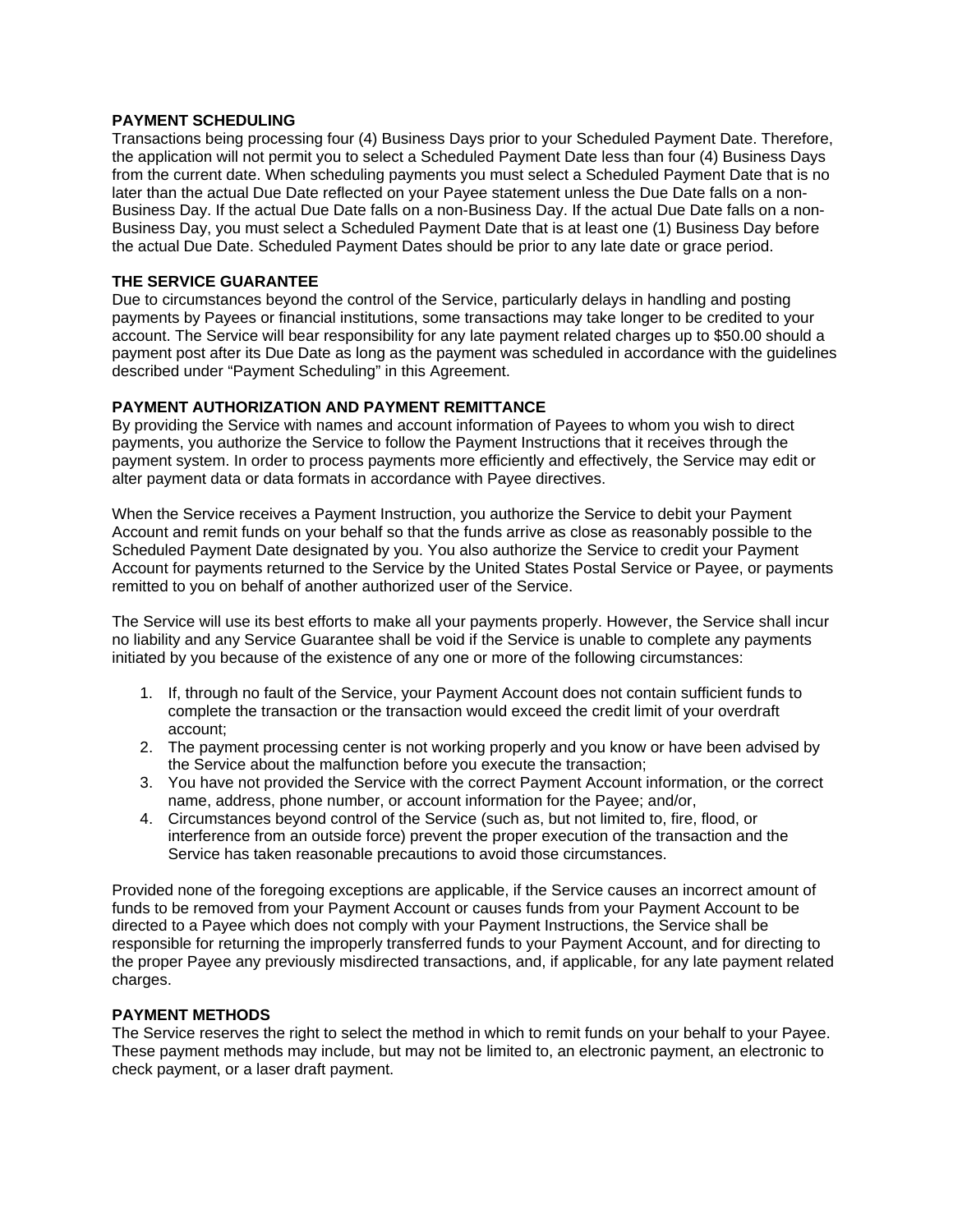# **PAYMENT CANCELLATION REQUESTS**

You may cancel or edit any Scheduled Payment (including recurring payments) by following the directions within the application. There is no charge for canceling or editing a Scheduled Payment. Once the Service has begun processing a payment it cannot be cancelled or edited, therefore a stop payment request must be submitted.

# **STOP PAYMENT REQUESTS**

The Service's ability to process a stop payment request will depend on the payment method and whether or not a check has cleared. The Service may also not have a reasonable opportunity to act on any stop payment request after a payment has been processed. If you desire to stop any payment that has already been processed, you must contact Customer Service. Although the Service will make every effort to accommodate your request, the Service will have no liability for failing to do so. The Service may also require you to present your request in writing within fourteen (14) days. The charge for each stop payment request will be the current charge for such service as set out in the applicable fee schedule.

#### **PROHIBITED PAYMENTS**

Payments to Payees outside of the United States or its territories are prohibited through the Service.

# **EXCEPTION PAYMENTS**

Tax payments and court ordered payments may be scheduled through the Service, however such payments are discouraged and must be scheduled at your own risk. In no event shall the Service be liable for any claims or damages resulting from your scheduling of these types of payments. The Service Guarantee as it applies to any late payment related changes is void when these types of payments are scheduled and/or processed by the Service. The Service has no obligation to research or resolve any claim resulting from an exception payment. All research and resolution for any misapplied, mis-posted or misdirected payments will be the sole responsibility of you and not of the Service.

# **BILL DELIVERY AND PRESENTMENT**

This feature is for the presentment of electronic bills only and it is your sole responsibility to contact your Payees directly if you do not receive your statements. In addition, if you elect to activate one of the Service's electronic bill options, you also agree to the following:

Information provided to the Payee – The Service is unable to update or change your personal information such as, but not limited to, name, address, phone numbers and e-mail addresses, with the electronic Payee. Any changes will need to be made by contacting the Payee directly. Additionally it is your responsibility to maintain all usernames and passwords for all electronic Payee sites. You also agree not to use someone else's information to gain unauthorized access to another person's bill.

Activation – Upon activation of the electronic bill feature the Service may notify the Payee of your request to receive electronic billing information. The presentment of your first electronic bill may vary from Payee to Payee and may take up to sixty (60) days, depending on the billing cycle of each Payee. Additionally, the ability to receive a paper copy of your statement(s) is at the sole discretion of the Payee. While your electronic bill feature is being activated it is your responsibility to keep your accounts current. Each electronic Payee reserves the right to accept or deny your request to receive electronic bills.

Cancellation of electronic bill notification – The electronic Payee reserves the right to cancel the presentment of electronic bills at any time. You may cancel electronic bill presentment at any time. The timeframe for cancellation of your electronic bill presentment may vary from Payee to Payee. It may take up to sixty (60) days, depending on the billing cycle of each Payee. The Service will notify your electronic Payee(s) as to the change in status of your account and it is your sole responsibility to make arrangements for an alternative form of bill delivery. The Service will not be responsible for presenting any electronic bills that are already in process at the time of cancellation.

Non-Delivery of electronic bill(s) – The Service is not responsible for the accuracy of your electronic bill(s). The Service is only responsible for presenting the information we receive from the Payee. Any discrepancies or disputes regarding the accuracy of your electronic bill summary or detail must be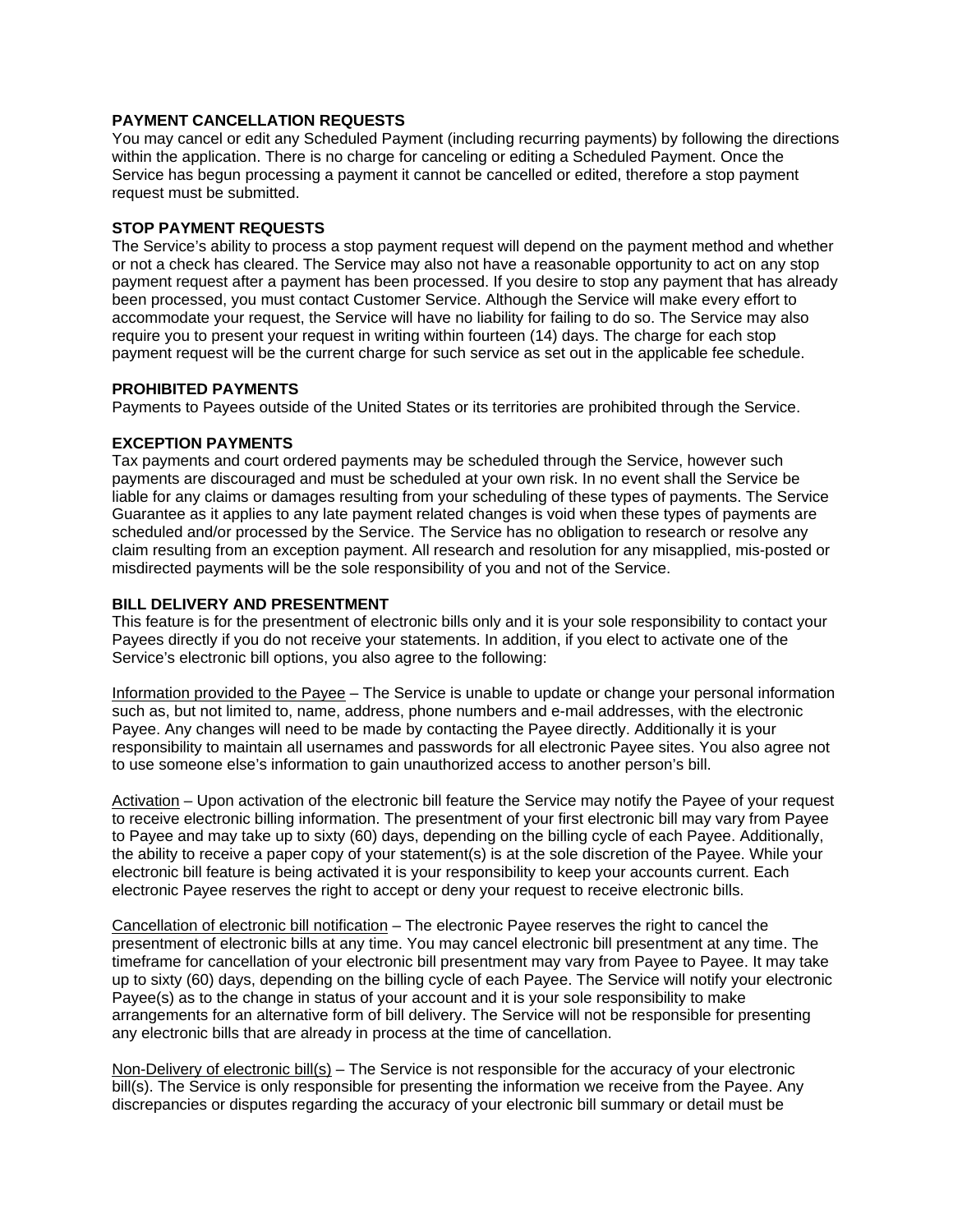addressed with the Payee directly. This Agreement does not alter your liability or obligations that currently exist between you and your Payees.

# **EXCLUSIONS OF WARRANTIES**

THE SERVICE AND RELATED DOCUMENTATION ARE PROVIDED "AS IS" WITHOUT WARRANTY OF ANY KIND, EITHER EXPRESSED OR IMPLIED, INCLUDING, BUT NOT LIMITED TO, THE IMPLIED WARRANTIES OF MERCHANTABILITY AND FITNESS FOR A PARTICULAR PURPOSE.

### **PASSWORD AND SECURITY**

You agree not to give or make available your password or other means to access your account to any unauthorized individuals. You are responsible for all payments you authorize using the Service. If you permit other persons to use the Service or your password or other means to access your account, you are responsible for any transactions they authorize. If you believe that your password or other means to access your account has been lost or stolen or that someone may attempt to use the Service without your consent or has transferred money without your permission, you must notify the Service at once by calling 877-370-1783 during customer service hours. Wording for Sponsors with e-mail contact only; you must notify the Service at once by using the application's e-messaging feature.

#### **YOUR LIABILITY FOR UNAUTHORIZED TRANSFERS**

If you tell us within two (2) Business Days after you discover your password or other means to access your account has been lost or stolen, your liability is no more than \$50.00 should someone access your account without your permission. If you do not tell us within two (2) Business Days after you learn of such loss or theft, and we can prove that we could have prevented the unauthorized use of your password or other means to access your account if you had told us, you could be liable for as much as \$500.00. If your monthly financial institution statement contains transfers that you did not authorize, you must tell us at once. If you do not tell us within sixty (60) days after the statement was sent to you, you may lose any amount transferred without your authorization after the sixty (60) days if we can prove that we could have stopped someone from taking the money had you told us in time. If a good reason (such as a long trip or a hospital stay) prevented you from telling us, we may extend the period.

#### **ERRORS AND QUESTIONS**

In case of errors or questions about your transactions, you should as soon as possible notify us via one of the following:

- 1. Telephone us at 877-370-1783
- 2. Contact us by using the application's e-messaging feature; and/or,
- 3. Write us at:

CheckFree PO 182477 Columbus, OH 43218-2477

If you think your statement is incorrect or you need more information about a Service transaction listed on the statement, we must hear from you no later than sixty (60) days after the FIRST statement was sent to you on which the problem or error appears. You must:

- 1. Tell us your name and the Service account number;
- 2. Describe the error or the transaction in question, and explain as clearly as possible why you believe it is an error or why you need more information; and,
- 3. Tell us the dollar amount of the suspected error.

If you tell us verbally, we may require that you send your complain in writing within ten (10) Business Days after your verbal notification. We will tell you the results of our investigation within ten (10) Business Days after we hear from you, and will correct any error promptly. However, if we require more time to confirm the nature of your complaint or question, we reserve the right to take up to forty-five (45) days to complete our investigation. If we decide to do this, we will provisionally credit your Payment Account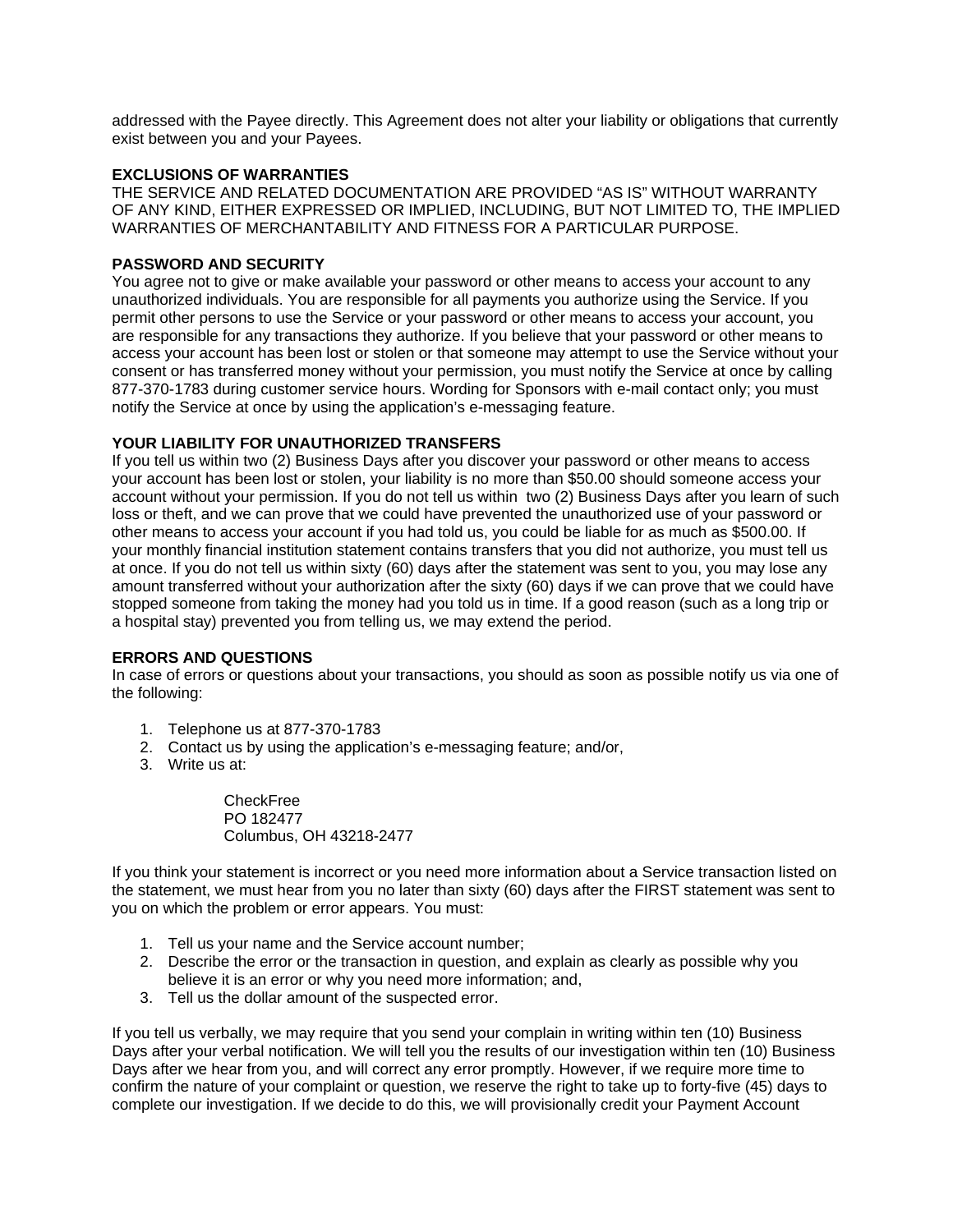within ten (10) Business Days for the amount you think is in error. If we ask you to submit your complaint or question in writing and we do not receive it within ten (10) Business Days, we may not provisionally credit your Payment Account. If it is determined there was no error we will mail you a written explanation within three (3) Business Days after completion of our investigation. You may ask for copies of documents used in our investigation. The Service may revoke any provisional credit provided to you if we find an error did not occur.

# **DISCLOSURE OF ACCOUNT INFORMATION TO THIRD PARTIES**

It is our general policy to treat your account information as confidential. However, we will disclose information to third parties about your account or the transactions you make ONLY in the following situations:

- 1. Where it is necessary for completing transactions;
- 2. Where it is necessary for activating additional services;
- 3. In order to verify the existence and condition of your account to a third party, such as a credit bureau or Payee;
- 4. To a consumer reporting agency for research purposes only;
- 5. In order to comply with a governmental agency or court orders; or,
- 6. If you give us your written permission.

# **SERVICE FEES AND ADDITIONAL CHARGES**

Any applicable fees will be charged regardless of whether the Service was used during the billing cycle. There may be a charge for additional transactions and other optional services. You agree to pay such charges and authorize the Service to deduct the calculated amount from your designated Billing Account for these amounts and any additional charges that may be incurred by you. Any financial fees associated with your standard deposit accounts will continue to apply. You are responsible for any and all telephone access fees and/or Internet service fees that may be assessed by your telephone and/or Internet service provider.

# **FAILED OR RETURNED TRANSACTIONS**

In using the Service, you are requesting the Service to make payments for you from your Payment Account. If we are unable to complete the transaction for any reason associated with your Payment Account (for example, there are insufficient funds in your Payment Account to cover the transaction), the transaction will not be completed. In some instances, you will receive a return notice from the Service. In such case, you agree that:

- 1. You will reimburse the Service immediately upon demand the transaction amount that has been returned to the Service;
- 2. For any amount not reimbursed to the Service within fifteen (15) days of the initial notification, a late charge equal to 1.5% monthly interest or the legal maximum, whichever rate is lower, for any unpaid amounts may be imposed;
- 3. You will reimburse the Service for any fees imposed by your financial institution as a result of the return;
- 4. You will reimburse the Service for any fees it incurs in attempting to collect the amount of the return from you; and,
- 5. The Service is authorized to report the facts concerning the return to any credit reporting agency.

# **ALTERATIONS AND AMENDMENTS**

This Agreement, applicable fees and service charges may be altered or amended by the Service from time to time. In such event, the Service shall provide notice to you. Any use of the Service after the Service provides you a notice of change will constitute your agreement to such change(s). Further, the Service may, from time to time, revise or update the applications, services, and/or related material, which may render all such prior versions obsolete. Consequently, the Service reserves the right to terminate this Agreement as to all such prior versions of the applications, services, and/or related material and limit access to only the Service's more recent revisions and updates.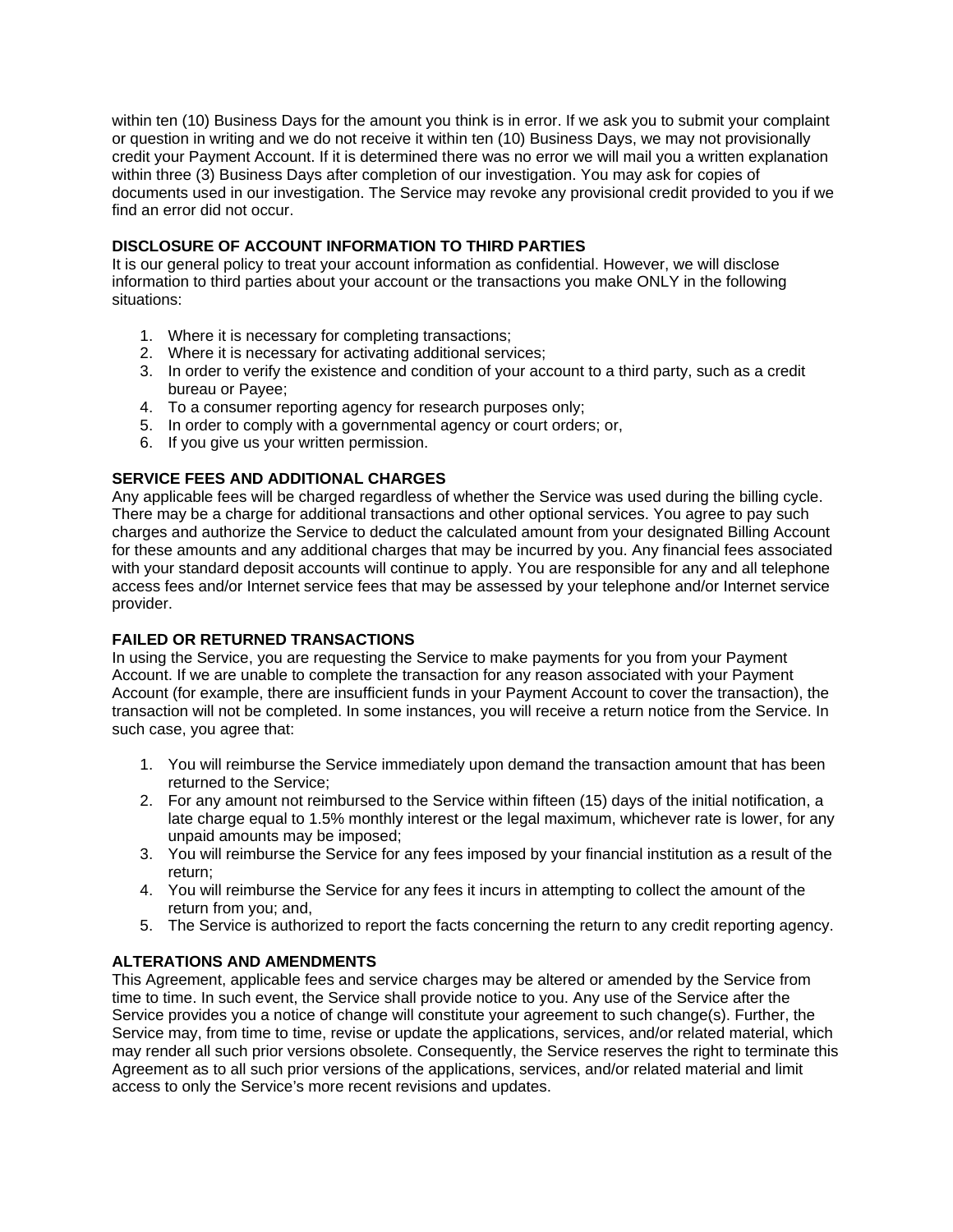### **ADDRESS OR BANKING CHANGES**

It is your sole responsibility to ensure that the contact information in your user profile is current and accurate. This includes, but is not limited to, name, address, phone numbers and email addresses. Changes can be made either within the application or by contacting Customer Service. Any changes in your Payment Account should also be made in accordance with the procedures outlined within the application's Help files. All changes made are effective immediately for scheduled and future payments paid from the updated Payment Account information. The Service is not responsible for any payment processing errors or fees incurred if you do not provide accurate Payment Account or contact information.

### **SERVICE TERMINATION, CANCELLATION, OR SUSPENSION**

In the event you wish to cancel the Service, you may have the ability to do so through the product, or you may contact customer service via one of the following:

- 1. Telephone us at 507-433-1829 during member service hours; and/or
- 2. Write us at:

Accentra Credit Union 400  $4<sup>th</sup>$  Ave NE Austin, MN 55912

Any payment(s) the Service has already processed before the requested cancellation date will be completed by the Service. All Scheduled Payments including recurring payments will not be processed once the Service is cancelled. The Service may terminate or suspend Service to you at any time. Neither termination nor suspension shall affect your liability or obligations under this Agreement.

# **PAYEE LIMITATION**

The Service reserves the right to refuse to pay any Payee to whom you may direct a payment. The Service will notify you promptly if it decides to refuse to pay a Payee designated by you. This notification is not required if you attempt to make a prohibited payment or an exception payment under this Agreement.

### **RETURNED PAYMENTS**

In using the Service, you understand that Payees and/or the United States Postal Service may return payments to the Service for various reasons such as, but not limited to, Payee's forwarding address expired; Payee account number is not valid; Payee is unable to locate account; or Payee account is paid in full. The Service will use its best efforts to research and correct the returned payment and return it to your Payee, or void the payment and credit your Payment Account. You may receive notification from the Service.

#### **INFORMATION AUTHORIZATION**

Your enrollment in the Service may not be fulfilled if the Service cannot verify your identity or other necessary information. Through your enrollment in the Service, you agree that the Service reserves the right to request a review of your credit rating at its own expense through an authorized bureau. In addition, you agree that the Service reserves the right to obtain financial information regarding your account from a Payee or your financial institution (for example, to resolve payment posting problems or for verification).

#### **DISPUTES**

In the event of a dispute regarding the Service, you and the Service agree to resolve the dispute by looking to this Agreement. You agree that this Agreement is the complete and exclusive statement of the agreement between you and the Service which supersedes any proposal or prior agreement, oral or written, and any other communications between you and the Service relating to the subject matter of this Agreement. If there is a conflict between what an employee of the Service or Customer Service Department says and the terms of this Agreement, the terms of this Agreement will prevail.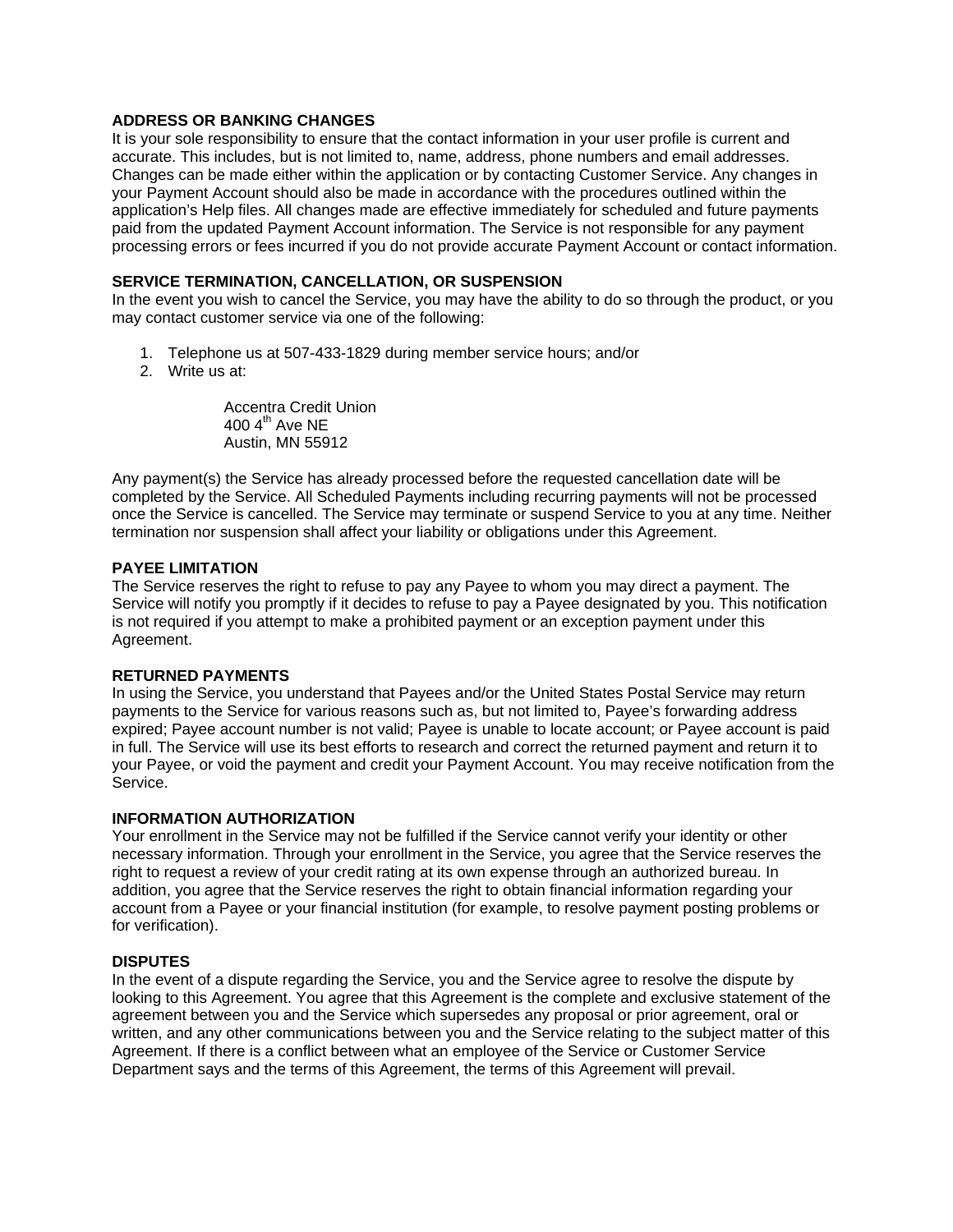#### **ASSIGNMENT**

You may not assign this Agreement to any other party. The Service may assign this Agreement to any future, directly or indirectly, affiliated company. The Service may also assign or delegate certain of its rights and responsibilities under this Agreement to independent contractors or other third parties.

#### **NO WAIVER**

The Service shall not be deemed to have waived any of its rights or remedies hereunder unless such waiver is in writing and signed by the Service. NO delay or omission on the part of the Service in exercising any rights or remedies shall operate as a waiver of such rights or remedies or any other rights or remedies. A waiver on any one occasion shall not be construed as a bar or waiver of any rights or remedies on future occasions.

#### **CAPTIONS**

The captions of sections hereof are for convenience only and shall not control or affect the meaning or construction of any of the provisions of this Agreement.

#### **GOVERNING LAW**

This Agreement shall be governed by and construed in accordance with the laws of the State of Georgia, without regard to its conflicts of laws provisions.

THE FOREGOING SHALL CONSTITUTE THE SERVICE'S ENTIRE LIABILITY AND YOUR EXCLUSIVE REMEDY. IN NO EVENT SHALL THE SERVICE BE LIABLE FOR ANY DIRECT, INDIRECT, SPECIAL, INCIDENTAL, CONSEQUENTIAL, OR EXEMPLARY DAMAGES, INCLUDING LOST PROFITS (EVEN IF ADVISED OF THE POSSIBILITY THEREOF) ARISING IN ANY WAY OUT OF THE INSTALLATION, USE, OR MAINTENANCE OF THE EQUIPMENT, SOFTWARE, AND/OR THE SERVICE.

**SECURITY OF ACCESS CODE.** Access to your accounts requires utilization of a Personal Identification Number and constitutes your access code ("**Access Code**"). Your Access Code is confidential and issued only to you. Your Access Code should not be disclosed to third parties or recorded. You are responsible for safekeeping your Access Code. You may change your Access Code at any time. You agree not to disclose or otherwise make your Access Code available to anyone not authorized to sign on your accounts. If you disclose your Access Code to another person, whether it is intentional, accidental, or negligent action, you are responsible for any such action. If you fail to maintain the security of the Access Code and Accentra Credit Union suffers a loss, we may terminate your Accentra Credit Union Member Online and account services immediately. You waive all present and future claims against Accentra Credit Union and release Accentra Credit Union from all responsibility for loss or damage not caused by Accentra Credit Union's negligence which you might incur through unauthorized transactions of any kind from your account(s) through the custody or use of your PIN or Access Code.

**LIABILITY FOR UNAUTHORIZED ACCESS.** You are responsible for all transfers and bill payments you authorize under this Agreement. If you permit other persons to use the Accentra Credit Union Member Online or your PIN, you are responsible for any transactions they authorize or conduct on any of your accounts. However, tell us at once if you believe anyone has used your access code or accessed your accounts through Accentra Credit Union Member Online without your authorization. Telephoning is the best way of keeping your possible losses down. If you tell us within two (2) business days, you can lose not more than fifty dollars (\$50.00) if someone accesses your accounts without your permission. If you do not tell us within two (2) business days after you learn of the unauthorized use of your account or PIN, and we can prove that we oculd have stopped someone from accessing your account without your permission if you had told us, you could lose as much as five hundred (\$500.00). In any event your liability for unauthorized line of credit transactions through Accentra Credit Union Member Online is fifty dollars (\$50.00).

Also, if your statement shows Accentra Credit Union Member Online transfers that you did not make, tell us at once. If you do not tell us within sixty (60) days after the statement was mailed to you, you may not get back any money lost after the sixty (60) days if we can prove that we could have stopped someone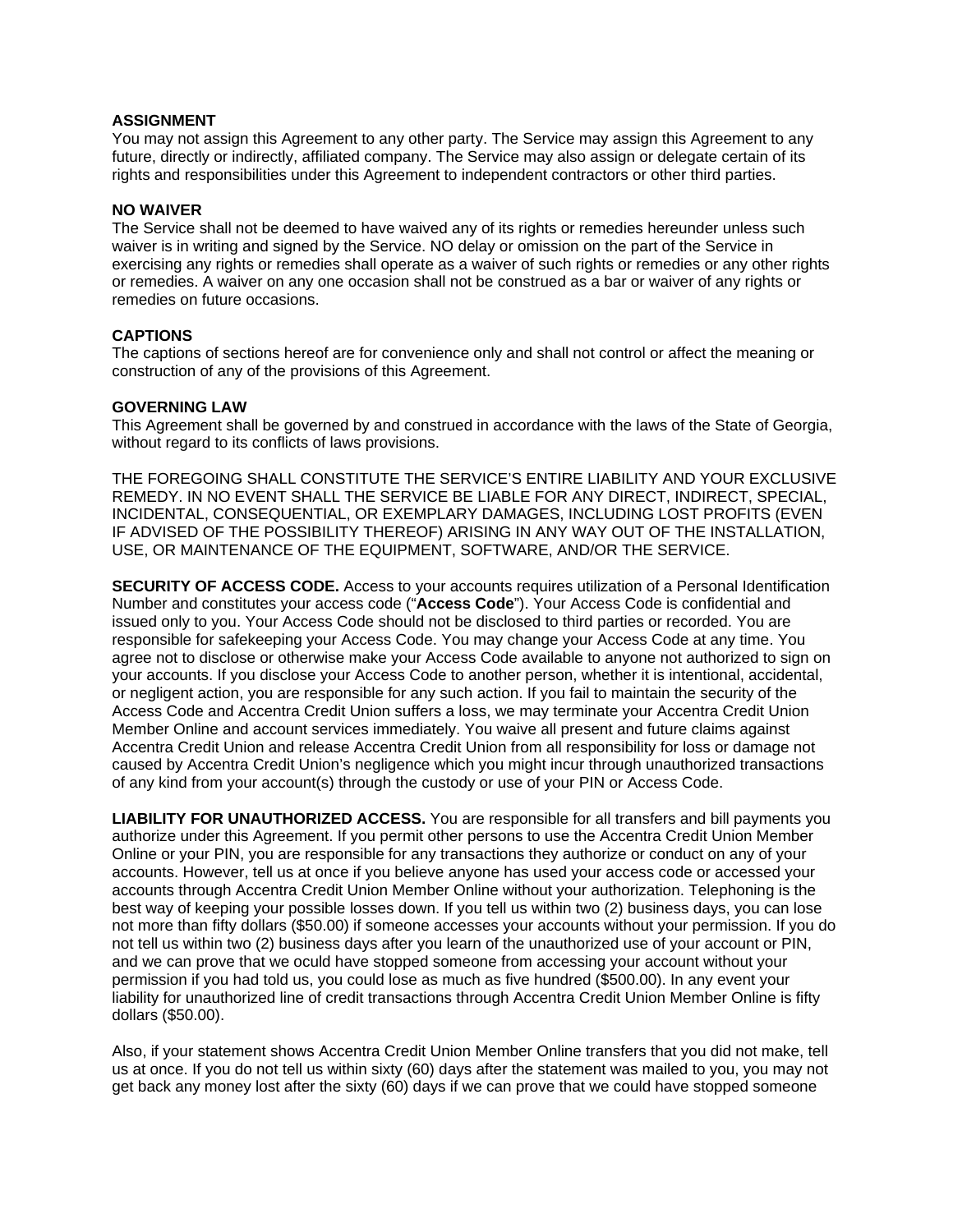from making the transfers if you had told us in time. If a good reason (such as a hospital stay) kept you from telling us, we will extend the time periods.

If you believe that unauthorized access has occurred or someone has used your PIN or has transferred or may transfer money from your account without your permission, call Accentra Credit Union at: 507-433- 1829 or 1-800-533-0448 or write Accentra Credit Union at:

> Accentra Credit Union 400  $4^{\text{th}}$  Ave NE Austin, MN 55912

**BUSINESS DAYS.** Our business days are Monday through Friday, excluding Federal holidays.

**FEES AND CHARGES.** There are certain charges for Accentra Credit Union Member Online as set forth on Accentra Credit Union's Fee Schedule. From time to time, the charges may be changed. We will notify you of any changes as required by law. If you request a transfer from your line of credit account, such transactions may be subject to charges under the terms and conditions of your loan agreement.

**PERIODIC STATEMENTS.** Transfers, withdrawals, and bill payments transacted through Accentra Credit Union Member Online will be recorded on your periodic statement. You will receive a statement monthly unless there is no transaction in a particular month. In any case, you will receive a statement at least quarterly. Additionally, through Accentra Credit Union Member Online, you can view all your recent share savings and checking transaction activity at any time.

**ACCOUNT INFORMATION DISCLOSURE.** We will disclose information to third parties about your account or the transfers you make:

- As necessary to complete transfers and bill payments.
- To verify the existence of sufficient funds to cover specific transactions upon the request of a payee or a third party, such as a credit bureau or merchant.
- To comply with government agency or court orders.
- If you give us your written permission.

**ACCENTRA CREDIT UNION'S LIABILITY FOR FAILURE TO MAKE TRANSFERS.** If we do not complete a transfer to or from your account on time or in the correct amount according to our agreement with you and the instructions you transmit, we will be liable for your actual losses or damages. However, Accentra Credit Union will not be liable:

- If, through no fault of ours, you do not have adequate funds in your account to complete a transaction, your account is closed, or the transaction amount would exceed your credit limit on your line of credit, if applicable.
- If you used the wrong access code or you have not properly followed any applicable computer, Internet Access, or Accentra Credit Union user instructions for making transfer and bill payment transactions.
- If your computer fails or malfunctions or the Accentra Credit Union Member Online was not properly working and such problem should have been apparent when you attempted such transaction.
- If circumstances beyond our control (such as fire, flood, telecommunication outages, postal strikes, equipment or power failure) prevent making the transaction.
- The funds in your account are subject to an administrative hold, legal process, such as garnishment, levy, attachment, or other claim.
- If you have not given Accentra Credit Union complete, correct and current instructions to Accentra Credit Union can process a transfer or bill payment.
- If the error was caused by a system beyond Accentra Credit Union's control, such as your Internet Service Provider.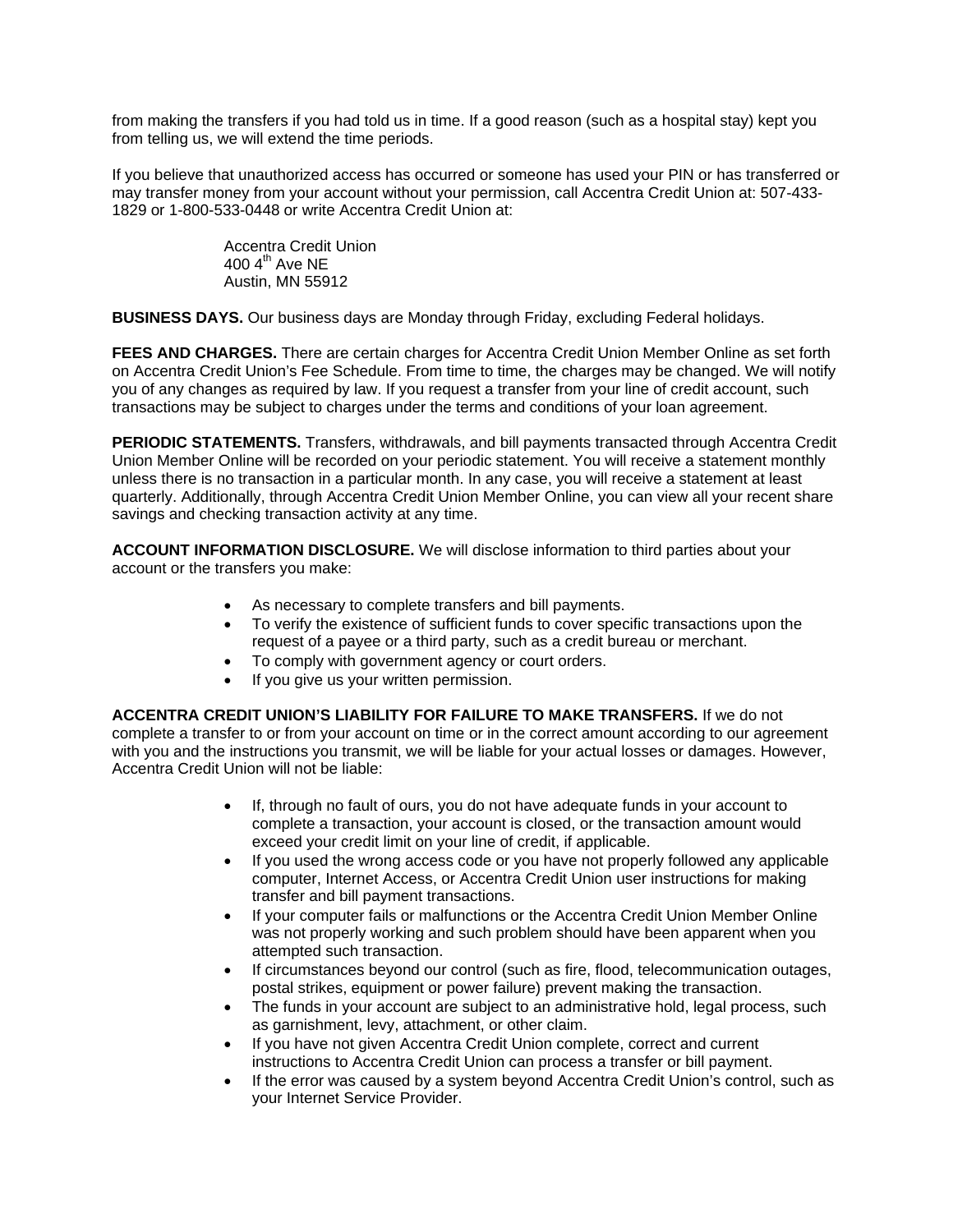- If you fail to notify us of any inaccuracy in any merchant list that has been set up on your account or if you receive notice from a merchant or institution that any payment you have made through the Bill Payment Service remains unpaid and you fail to notify us promptly of that fact.
- If the payee was a merchant or institution that you are not permitted to designate.

**TERMINATION OF ACCENTRA CREDIT UNION MEMBER ONLINE.** You agree that we may terminate this Agreement and your use of the Accentra Credit Union Member Online if you or any authorized user of your account or PIN breach this or any other agreement with us; or if we have reason to believe that there has been an unauthorized use of your account or PIN.

You or any other party to your account can terminate this Agreement by notifying us in writing. Termination of service will be effective two business days following receipt of your written notice. However, termination of this Agreement will not affect the rights and responsibilities of the parties under this Agreement for transactions initiated before termination.

**NOTICES.** Accentra Credit Union reserves the right to change the terms and conditions upon which this service is offered. Accentra Credit Union will mail notice to you before the effective date of any change, as required by law. Use of the Accentra Credit Union Home Banking Service is subject to existing regulations governing your accounts and any future changes to those regulations.

**BILLING ERRORS.** In case of error or questions about your Accentra Credit Union Member Online transactions, telephone us at the phone number or write to us at the address set forth above in the Liability for Unauthorized Access section as soon as you can. We must hear from you no later than sixty (60) days after we sent the first statement on which the problem appears.

- Tell us your name and account number.
- Describe the transaction you are unsure about, and explain as clearly as you can why you believe it is an error or why you need more information.
- Tell us the dollar amount of the suspected error.

If you tell us orally, we may require that you send us your complaint or question in writing within ten (10) business days. We will determine whether an error occurred within ten (10) business days after we hear from you and we will correct any error promptly. If we need more time, however, we may take up to fortyfive (45) days to investigate your complaint or question. If we decide to do this, we will credit your account within ten (10) business days for the amount you think is in error, so that you will have the use of the funds during the time it takes us to complete our investigation. If we ask you to put your complaint or question in writing and we do not receive it within ten (10) business days, we may not credit your account.

We will tell you the results within three (3) business days after completing our investigation. If we decide that there was no error, we will send you a written explanation. You may ask for copies of the documents that we used in our investigation.

If a notice of error involves an electronic fund transfer that occurred within thirty (30) days after the first deposit to the account was made, the applicable time periods for action shall be twenty (20) business days in place of ten (10) business days. If a notice of error involves an electronic fund transfer that was initiated in a foreign country or occurred within thirty (30) days after the first deposit to the account was made, the applicable time period for action shall be ninety (90) calendar days in place of forty-five (45) calendar days.

**ENFORCEMENT.** You agree to be liable to Accentra Credit Union for any liability, loss, or expense as provided in this Agreement that Accentra Credit Union incurs as a result of any dispute involving your accounts or services. You authorize Accentra Credit Union to deduct any such liability, loss, or expense from your account without prior notice to you. In the event either party brings a legal action to enforce the Agreement or collect any overdrawn funds on accounts accessed under this Agreement, the prevailing party shall be entitled, subject to applicable law, to payment by the other part of its reasonable attorney's